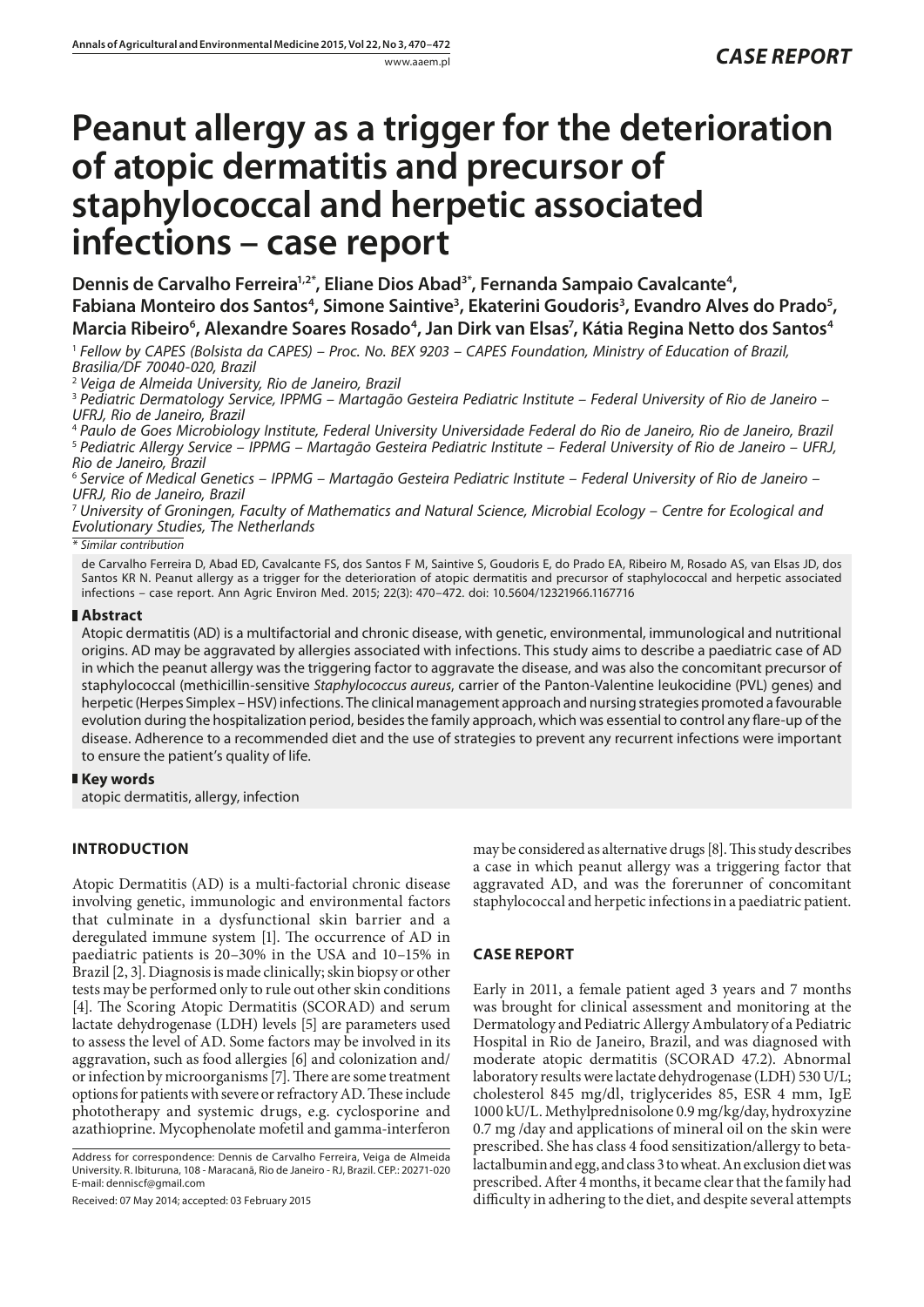to discontinue corticosteroid therapy, the clinical status of the patient deteriorated. Cyclosporine (3 mg/kg) was introduced in order to reduce methylprednisolone progressively, and on 25 November 2011 the patient presented a SCORAD of 19.9 and the oral corticosteroids were discontinued.

However, on 16 March 2012, the patient showed a deterioration in her clinical condition and was admitted to the hospital with irritability, afebrile with erythroderma, *excoriation*, and oozing on the face, trunk and limbs, but without any infection or secondary manifestation of systemic involvement (SCORAD 78.9). The child's caretaker attributed the worsening due to the ingestion of peanuts. Abnormal findings were leukocytes 18,800 µL; eosinophils 7.144 mm3; platelets 606.000 /uL; reticulocytes 1.8. and LDH 2,786 U/L. Peanut-specific IgE level was 3.14 kU/L. Based on laboratory results, the cyclosporine treatment was stopped and methylprednisolone (2 mg/kg) and antihistamine were started and used throughout the hospitalization period. Abdominal ultrasonography, echocardiography and radiography of the skull and long bones showed no changes. After skin biopsy, histopathological findings suggested chronic spongiotic dermatitis with signs of abrasions. A haematological evaluation described macrocytosis, microcytosis, hypochromia and the presence of numerous neutrophils plurisegmented with left desviation compatible with chronic inflammation. During this stage, the patient developed a secondary infection on the skin due to

methicillin-susceptible *Staphylococcus aureus* (MSSA). She was treated with sulfamethoxazole/trimethoprim which produced a clinical improvement within 10 days. All the other possible causes of the increase of LDH had been ruled out and the patient was discharged after 24 days in hospital.

471

Four days after being discharged, the patient returned to the hospital with a worsening of the skin lesions, intense itching, multiple oozing and rounded excoriations, with vesicles and pustules, located on the face and upper and lower limbs (SCORAD 74.3), suggesting a clinically-associated bacterial and herpetic infections (Fig. 1). The patient was once again hospitalized. Abnormal laboratory results were leukocytes 18,200 μL (segmented 39% and lymphocytes 50%), platelets 680,000 /μl; Cr 0.40 mg/dl and LDH 1,130 U/L. Serology for Herpes Simplex was positive (IgM) and the culture of the swab of the cutaneous lesion showed MSSA positive for Panton-Valentine leukocidin (PVL) genes. Erythromycin (50 mg/kg/day for 7 days) and acyclovir (200 mg/5X/day for 5 days) were then administered orally. Cyclosporine was discontinued but methylprednisolone 1.6 mg/kg/day was maintained. The patient improved with a remission of the cutaneous lesions, a decrease of the pruritus and a regression of the erythroderma (SCORAD 36). She was discharged with a gradual reduction of methylprednisolone and cyclosporine (3 mgkg/dia) on 24May 2012 (Fig. 2). Currently, the patient is under monthly out-patient monitoring without presenting any significant clinical change.



Figure 1. Picture 1A: flaking, ex-ulceration areas and hematic crusts; Picture 1B: Hematic crusted lesions and melicerica scabs, some with an erythematous halo, located on the right upper limb



**Figure 2.** Picture 2A: Lesions with hypochromic center and hypochromic halo, residuals on the face and upper limbs; Picture 2B: Rounded hypochromic lesions on the forehead; Picture 2C: Patient with hypochromic center and hypochromic halo lesions